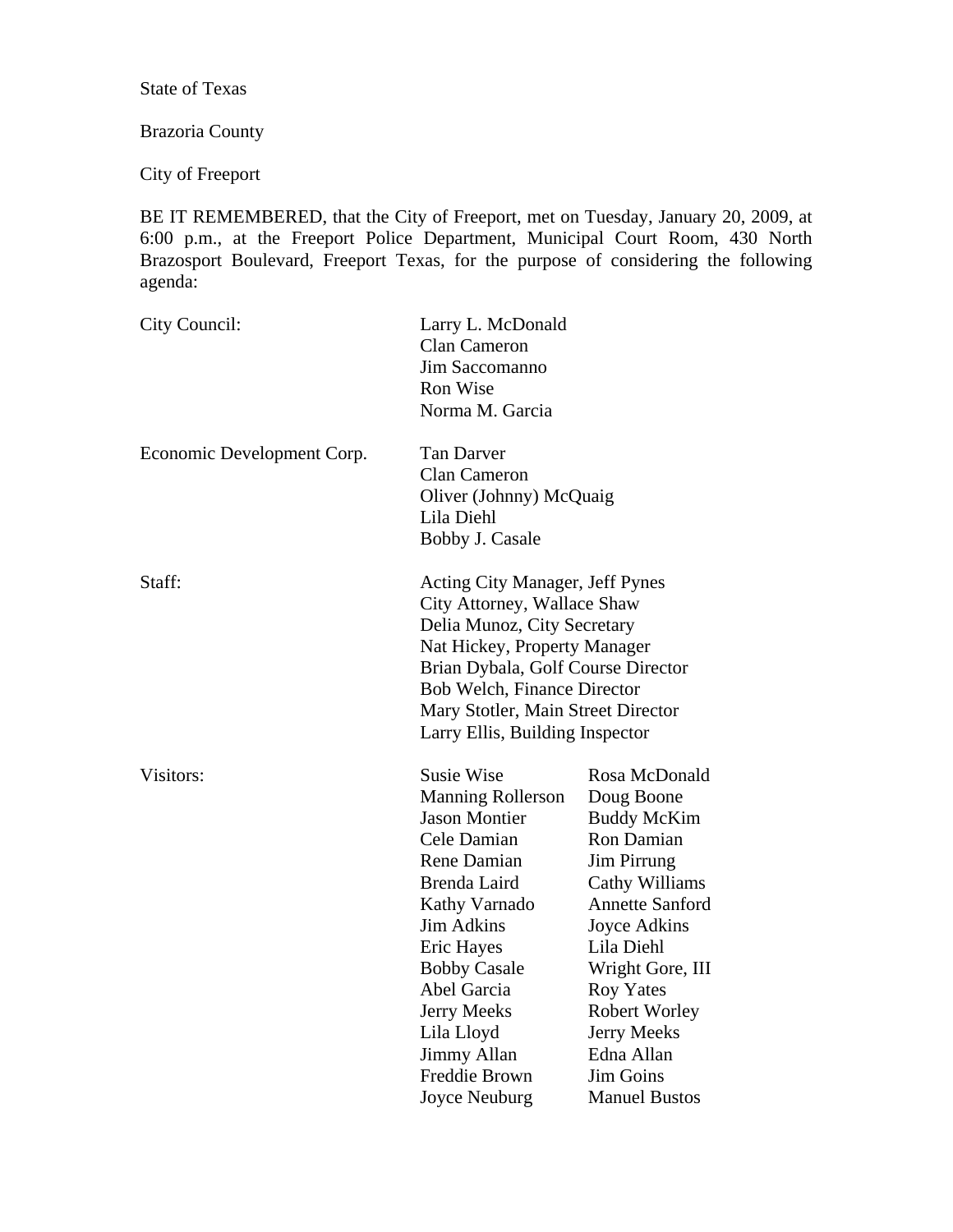### Call to Order.

Mayor McDonald recognized a quorum with City Council and the Economic Development Corporation. He opened the meeting at 6:00 p.m.

#### Invocation.

Wallace Shaw offered the invocation.

Pledge of Allegiance.

Mayor McDonald led the Pledge of Allegiance.

### Consideration of the approval of the January 5, 2009 Council Minutes.

On a motion by Councilman Cameron, seconded by Councilman Wise, with all present voting "aye", Council unanimously approved January 5, 2009 Council Minutes.

### Attending Citizens and Their Business.

Bobby Casale requested a no smoking ordinance be placed on the agenda. He wanted to share information from the Justice Department office regarding the council responding to the audience, and that this topic be placed on the agenda.

Robert Worley, President and CEO of the Brazoria County Economic Alliance, discussed economic development in general and the EDC. Looking forward to the day, EDC has a director. He discussed the projects on the table and that maybe some have slowed due to the economy, but no project has been cancelled. He feels like Freeport has a great future and that Port Freeport is a major factor. He thanked Mayor McDonald and Dan Tarver for their vision and felt that under their leadership "Freeport" has a great future.

## Consideration of the approval of accepting the bids and awarding the contract for mowing services for the City of Freeport.

On a motion by Councilman Cameron, seconded by Councilman Saccomanno, with all present voting "aye", Council unanimously approved the bids and awarded the contract for mowing services to Bustos Lawn Service (01.25 sq. ft) for the City of Freeport.

## Consideration of the approval of Resolution No. 2009-2190 appointing Lila Lloyd to the Freeport Historical Board & Main Street Advisory Board of said City.

On a motion by Councilman Saccomanno, seconded by Councilwoman Garcia, with all present voting 4 to l, Council approved Resolution No. 2009-2190 appointing Lila Lloyd to the Freeport Historical Board & Main Street Advisory Board of said City. Councilman Cameron opposed.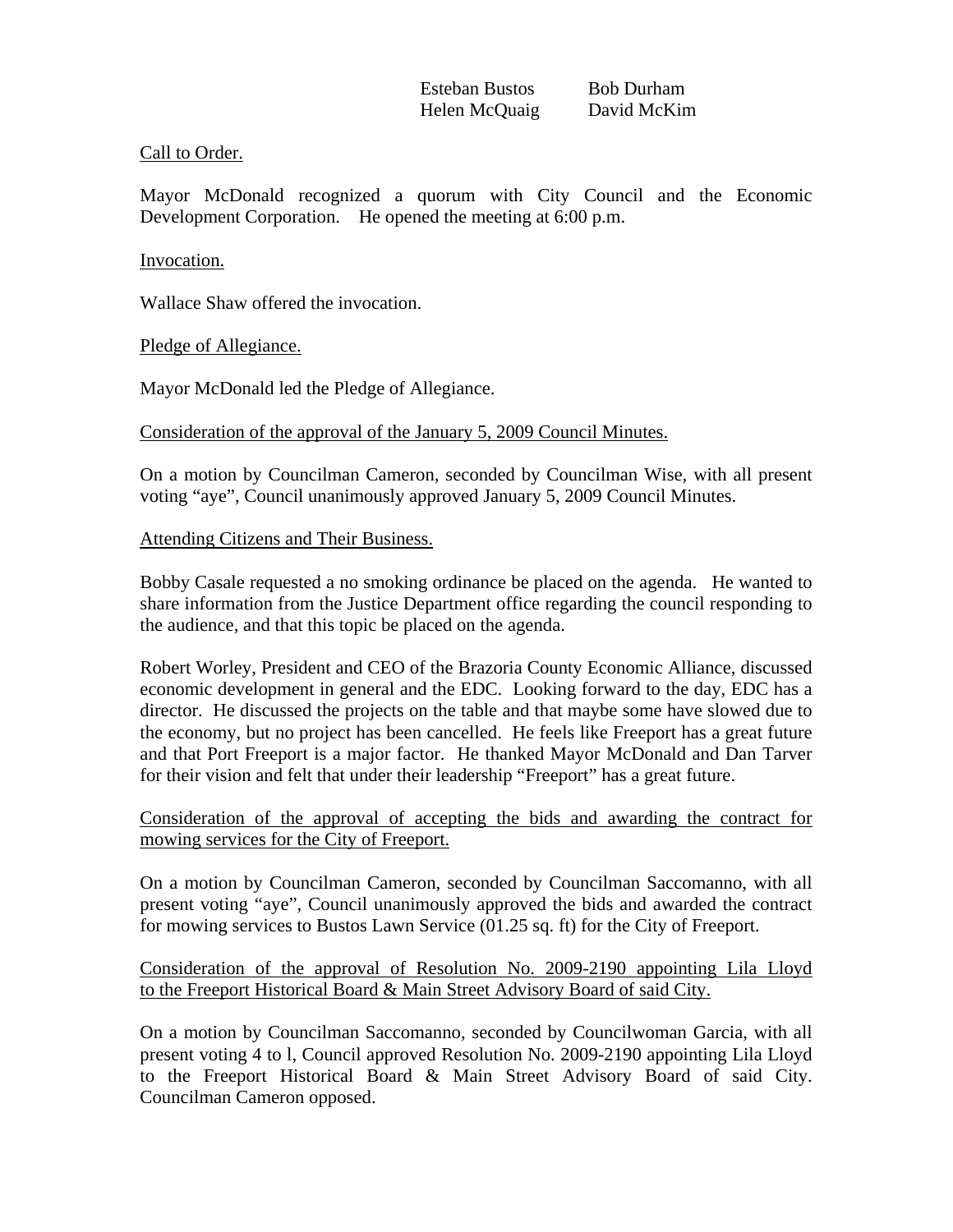Consideration of the approval of Ordinance No. 2009-2212 amending the budget for the fiscal year 2008-2009.

On a motion by Councilman Cameron, seconded by Councilman Wise, with all present voting "aye", Council unanimously approved Ordinance No. 2009-2212 amending the budget for the fiscal year 2008-2009.

Consideration of the approval of Ordinance No. 2009-2213 vacating and abandoning a portion of the unopened street right-of-way known as Sweeny Street and authorizing the mayor or in his absence, the Mayor Pro Tem to execute a special warranty deed conveying the same.

On a motion by Councilman Cameron, seconded by Councilman Saccomanno, with all present voting "aye", Council unanimously approved Ordinance No. 2009-2213 vacating and abandoning a portion of the unopened street right-of-way known as Sweeny Street and authorizing the mayor or in his absence, the Mayor Pro Tem to execute a special warranty deed conveying the same.

Consideration of the approval of Ordinance No. 2009-2214, calling the Annual General Election for the City of Freeport for May 9, 2009, at which all the voters residing in said City shall be permitted to vote for or against the candidates for Mayor of the City of Freeport, Texas and in which the voters of said City residing in Wards B and D shall be permitted to vote for or against the candidates for positions B and D on the City Council of the City of Freeport, Texas.

On a motion by Councilman Cameron, seconded by Councilman Saccomanno, with all present voting "aye", Council unanimously approved of Ordinance No. 2009-2214, calling the Annual General Election for the City of Freeport for May 9, 2009, at which all the voters residing in said City shall be permitted to vote for or against the candidates for Mayor of the City of Freeport, Texas and in which the voters of said City residing in Wards B and D shall be permitted to vote for or against the candidates for positions B and D on the City Council of the City of Freeport, Texas.

Consideration of the approval of a request for a variance by Buddy McKim of Drymalla Construction Company to rebuild a marque for the Brazosport High School, 1800 West Second Street.

On a motion by Councilman Cameron, seconded by Councilman Saccomanno, with all present voting "aye", Council unanimously approved a request for a variance by Buddy McKim of Drymalla Construction Company to rebuild a marque for the Brazosport High School, 1800 West Second Street.

Consideration of the approval of entering an Interlocal Agreement with Brazoria County and the City of Freeport for the widening of FM 1495 feeder road.

On a motion by Councilman Cameron, seconded by Councilwoman Garcia, with all present voting 4 to l, Council approved an Interlocal Agreement with Brazoria County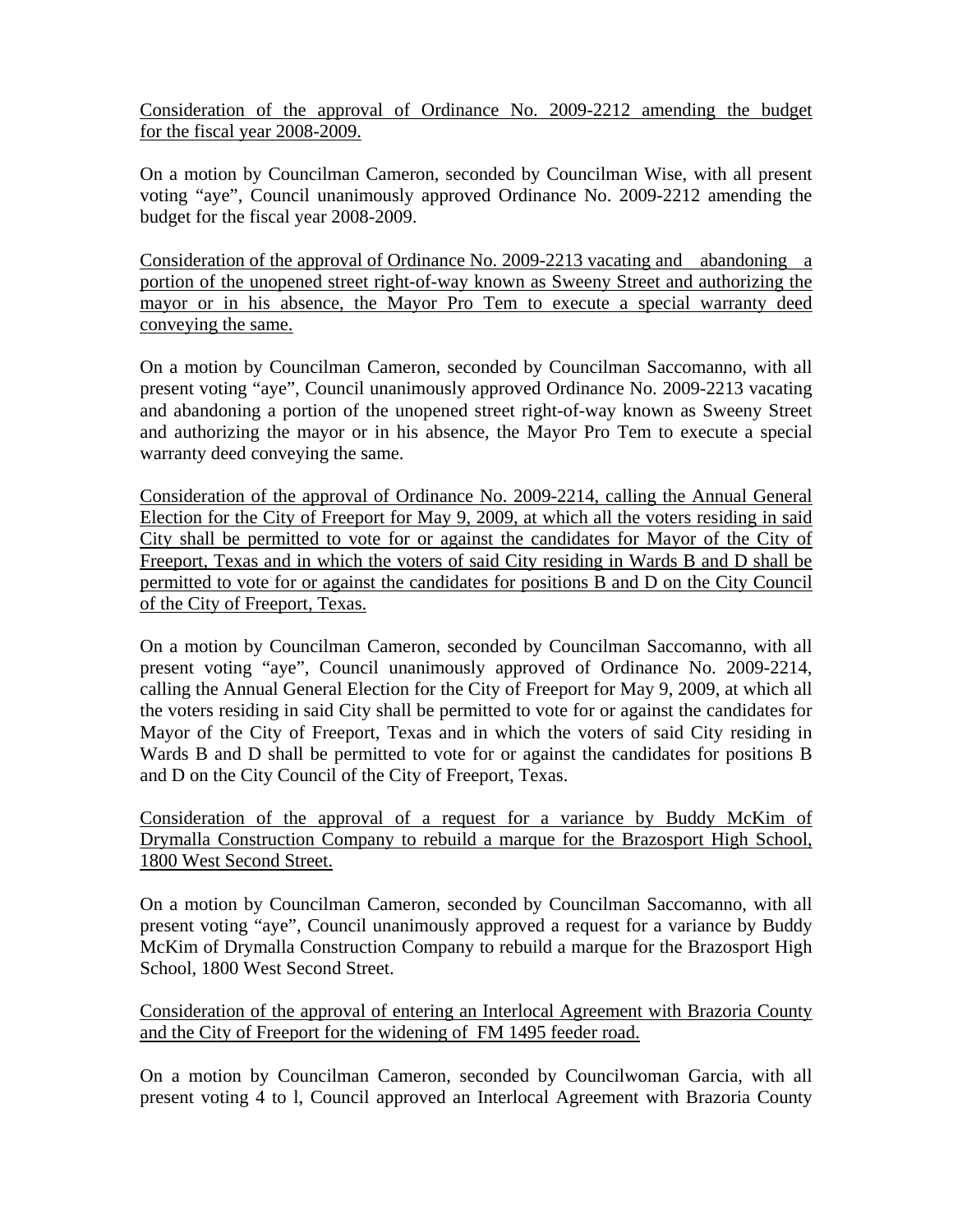and the City of Freeport for the widening of FM 1495 feeder road. The City's maximum cost is estimated at \$31,630.00, with Roy E. Yates from Freeport Welding and W. D. Dorsett of Dorsett Brothers committing \$15,000 each to the project. Councilman Wise opposed.

Consideration of the approval any action to be taken as result of closed executive session.

No action taken

## Elected Official Report

Councilman Saccomanno reported that the Senior Citizens had 93 members for the year 2008. They are planning a trip to Galveston in February and have a Black History presentation coming from a group from West Columbia.

Councilman Cameron met with the Freeport Library Board, all county library are running accept one, applied for several grants. The county library having their annual book sale on Thursday, Friday and Saturday of next week.

Mayor McDonald and Chief Pynes participated in the Martin Luther King Parade on Monday, January 19, 2009. The golf course has new golf carts.

Mr. Dan Tarver introduced Mr. Joe Scribner of Gattis Pizza. A new business in town located at the Oasis Shopping Center. His facility will be for dining in or take out. He brought 5 boxes of hot pizza to share with the audience and Mayor McDonald announced a 10 minutes recess. Annette Sanford thanked him for this new business in Freeport.

Mayor McDonald reconvened the meeting at 7:02 p.m.

## **Work Session**

## Administration Report

## Mary Stotler, Main Street Director reports on the Mardi Gra project.

Mary Stotler, Main Street Director announced the 3<sup>rd</sup> Annual Mardi Gras Masquerade Ball. Entertainment will be by the Brazosport High School & Intermediate School Jazz Bands and Blues Brothers Tribute Band. The event will take place at RiverPlace, on Friday, February  $20^{th}$ ,  $2009$ . Tickets are \$25.00 each and a table of 8 will be \$185.00. Tickets can be bought at City Hall or on the website. Dinner, dancing, beads, silent auction will take place. Costumes are welcomed or black and white attire is acceptable.

## Dan Tarver, President of EDC reports on the Freeport Marina Project.

Dan Tarver, President of the Economic Development Corporation discussed and updated the audience and council on the progress of the Freeport Marina project.